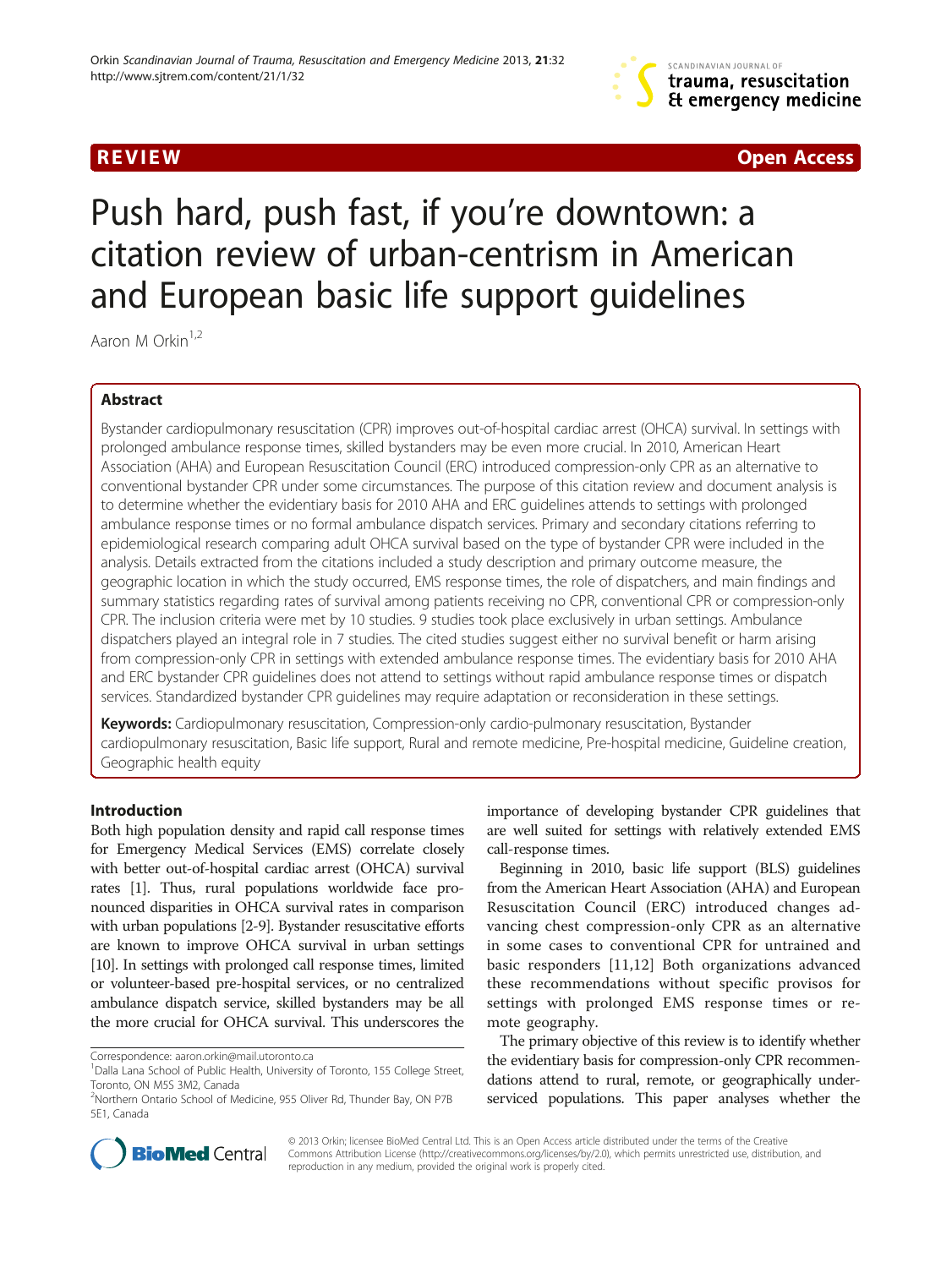evidence cited by the AHA and ERC included populations with prolonged EMS response times and examines the role of ambulance dispatch services in providing telephone prompts or instructions to OHCA witnesses in the cited studies. This analysis may be used to identify urbancentrism in the cited evidence and guidelines, and to determine whether the evidence cited by 2010 BLS guideline authors can support standard BLS practices in settings with prolonged EMS response times or limited ambulance dispatch services.

# Background – hands-only CPR in the AHA and ERC guidelines

Compression-only (or hands-only) CPR involves the provision of chest compressions to the cardiac arrest patient continuously, without active or direct respiratory support.

The 2010 AHA Guidelines encourage hands-only CPR for untrained lay-rescuers and trained lay-rescuers who are not able to perform rescue breaths, indicating that 'no prospective study of adult cardiac arrest has demonstrated that layperson conventional CPR provides better outcomes than hands-only CPR when provided before EMS arrival' and that 'Observational studies of adults with cardiac arrest treated by lay rescuers showed similar survival rates among victims receiving Hands-Only CPR versus conventional CPR with rescue breaths' [[11](#page-7-0)]. The associated BLS protocol from the AHA Guidelines is provided in Figure 1. The 2010 AHA guidelines emphasized that 'chest compressions should take priority in the resuscitation of an adult' and de-emphasized airway and respiratory measures in basic resuscitation, especially for untrained laypeople.

The 2010 ERC guidelines recommend compression-only CPR in a more restrictive fashion to the AHA: 'laypeople should be encouraged to perform compression-only CPR if they are unable or unwilling to provide rescue breaths, or when instructed during an emergency call to an ambulance dispatcher centre.' The ERC Guidelines highlight studies of human cardiac arrest suggesting 'equivalence of chestcompression-only CPR and chest compressions combined with rescue breaths,' but also emphasizes that no studies 'excluded the possibility that chest-compression-only is inferior to chest compressions combined with ventilations.' The ERC concludes that 'chest compression only will result in insufficient CPR in many cases'. The ERC's pictorial BLS algorithm includes rescue breaths (Figure 1).

# Methods: citation review and data extraction Rationale

In order to better understand how rural populations are reflected in the current guidelines, a citation review and document analysis was performed. This methodology is well established in social science and policy research, and has been identified as an important feature of qualitative research in health sciences [\[13,14](#page-7-0)]. This approach is based on the premise that scientific and clinical practice guidelines arise from the evidence cited. Citations represent a literary and scientific acknowledgement that one document receives content from another [\[13\]](#page-7-0) Since clinical practice guidelines involve the considered interpretation and synthesis of existing scientific literature rather than new primary analyses, guideline authors cite the sources that inform a given recommendation. Therefore, reviewing all cited evidence informing a given guideline should provide

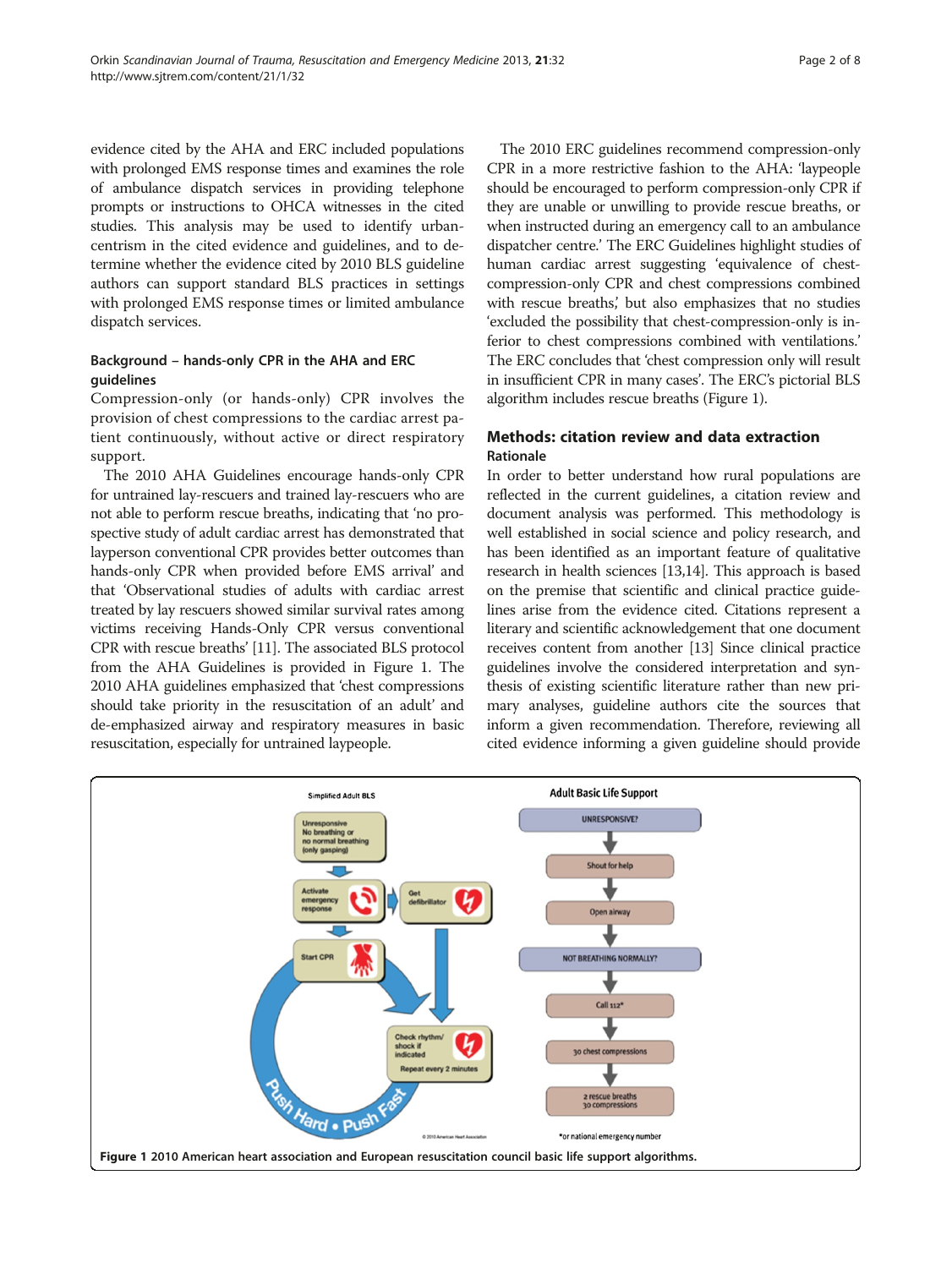support for the guideline itself, and reveals the relationship between the guideline's assertions and its evidentiary substrate. This methodological approach was used instead of a systematic review deliberately: a systematic review would reveal all available research meeting the desired search criteria, while this study sought to examine only the literature informing the AHA and ERC guidelines.

#### Citation search methodology

The citation search was designed to include all primary epidemiological research pertaining to adult survival that was cited by the 2010 AHA and ERC guidelines related to layperson or bystander compression-only CPR in OHCA due to a cardiac cause. Titles and abstracts for all citations included in the 2010 AHA and ERC recommendations related to compression-only CPR were reviewed. The following citations were excluded: human case reports, animal models, mathematical models or simulations, studies in children, studies pertaining primarily to OHCA of noncardiac aetiology, studies not pertaining to compressiononly CPR, and studies of resuscitations performed by healthcare professionals. These citations were excluded because they were not seen to inform epidemiological conclusions regarding human survival in OHCA of cardiac aetiology based on the type of bystander CPR performed. Where citations referred to other syntheses (including systematic reviews, guidelines, narrative reviews or commentaries), a secondary citation search was conducted on these papers according to the same inclusion and exclusion criteria.

### Data abstraction

The following information was abstracted from the full text of the 10 citations included: (1) a study description and primary outcome measure, (2) the geographic location in which the study occurred, (3) available information regarding EMS response time or EMS response time strata, (4) the role of EMS dispatchers or voice assistance in the given study, (5) main findings and summary statistics regarding rates of survival among patients receiving no CPR vs. conventional CPR vs. compression-only CPR. Where multiple papers arose from analyses of the same data set, this information was abstracted from the most recent publication.

# Results

#### Citation search

The primary citation search revealed forty citations, composed of 21 cited in the AHA guidelines, and 26 cited in the ERC guidelines. Thirty-one studies were excluded, including 1 case report, 11 studies in animal models, 1 simulation study, 1 study in children, 1 study pertaining to cardiac arrests of non-cardiac aetiology, and 16 studies not pertaining to compression-only CPR

survival. Among the 16 citations not pertaining to compression-only CPR survival, the majority (10) attended primarily to attitudes and perceptions among laypeople and professionals to perform resuscitative manoeuvres. This revealed 6 original studies (2 cited by the ERC [[15](#page-7-0),[16](#page-7-0)], 1 cited by the AHA [[17](#page-7-0)] and 3 cited by both organizations [\[18](#page-7-0)-[20](#page-7-0)]) and 3 review citations.

The 3 review citations were identified as review papers on compression-only CPR or BLS guidelines (2 citations from the AHA [\[21,22](#page-7-0)] and 1 citation from the ERC [[23](#page-7-0)]). The structure of these papers permitted immediate identification of citations related to adult OHCA survival based on compression-only CPR vs. other resuscitative manoeuvres, through a published table or literature review. These tables included 12 citations not previously identified through the primary search of AHA and ERC guideline citations. Of the 12 papers cited related to adult OHCA survival based on the type of CPR performed, 7 were excluded because they concerned CPR performed by health professionals and 1 was excluded because it did not pertain to compression-only CPR. The remaining four original studies were included for data abstraction [[24](#page-7-0)-[27](#page-7-0)]. Figure [2](#page-3-0) provides a schematic of the citation search process. Additional file [1](#page-6-0) provides an annotated version of Figure [2](#page-3-0) with a list of all included and excluded citations.

# Citation review

Table [1](#page-4-0) provides a summary of data abstracted from the 10 studies meeting inclusion and exclusion criteria. Two studies were found to arise from the same data set, so the most recent publication was selected for data abstraction [[24,25](#page-7-0)].

The studies included prospective and retrospective cohort studies, observational studies, and 3 randomized controlled trials. Primary endpoints included a range of survival periods (14-day survival, survival to hospital discharge, 1 month survival) as well as neurologically favourable survival endpoints at 1 month and 1 year (Table [1](#page-4-0)).

The included studies took place in urban Seattle and Washington State, Singapore, Sweden, Japan, Belgium, the United Kingdom and the Netherlands. No studies were designed or powered to evaluate outcomes in settings with prolonged EMS response times. Mean EMS response times as low as 4 minutes were reported in some studies [[26](#page-7-0)]. Where stratification by call response time occurred, cut-off values for 'long response time' (such as 8, 10 or 15 minutes, [[19,20](#page-7-0)]) remained short in comparison with real-world rural or remote conditions. In patients with prolonged bystander resuscitations (>15 minutes), one study demonstrated slightly improved survival in OHCA patients who received conventional CPR instead of hands-only CPR [\[19\]](#page-7-0). A randomized controlled trial conducted in Sweden included "large rural areas", and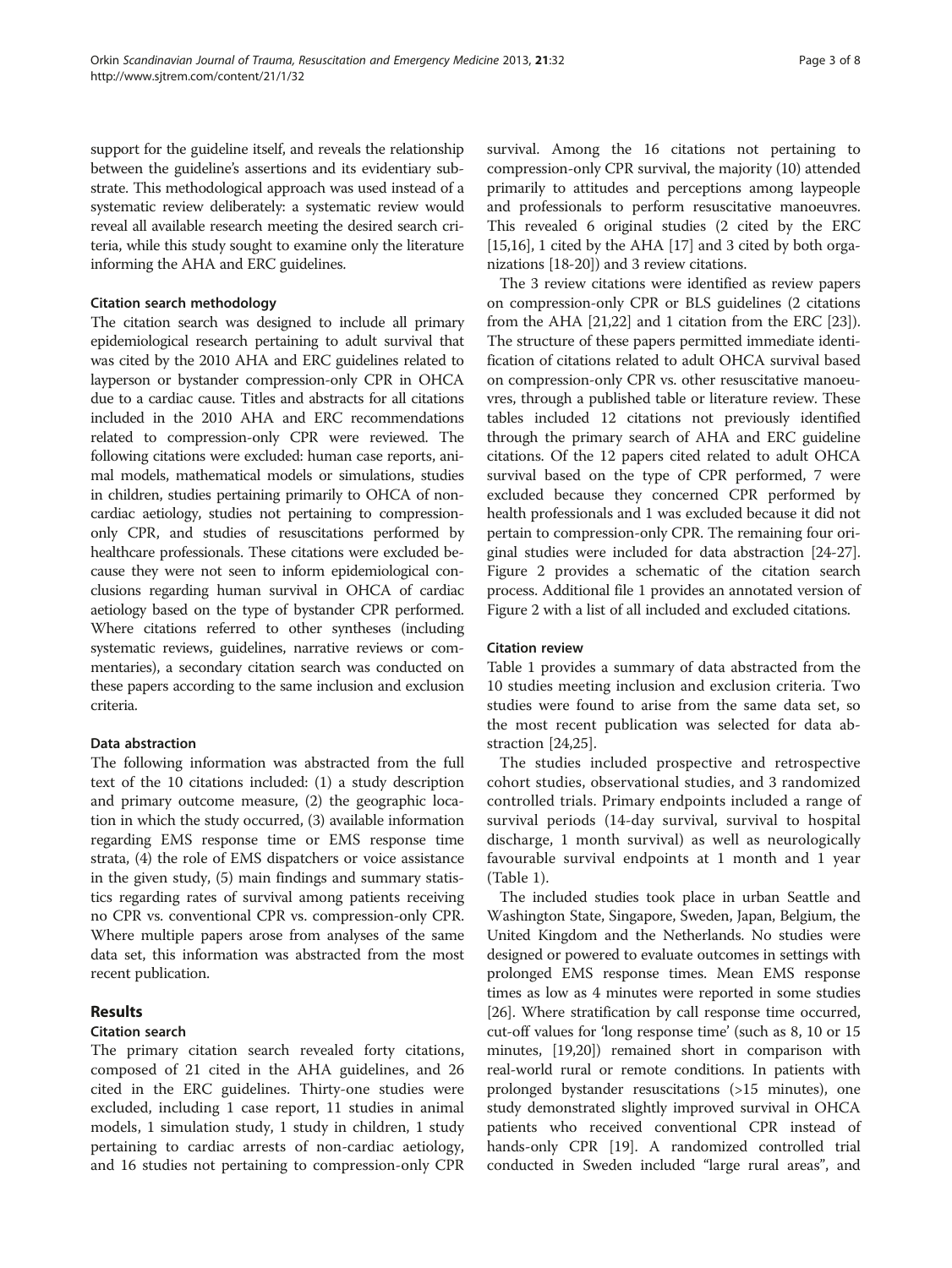<span id="page-3-0"></span>

randomization was stratified by EMS response time to include over 1000 patients with EMS response times >15 minutes [\[16\]](#page-7-0). No significant survival difference was seen in this stratum based on the type of bystander CPR performed, but the study was not powered for this subgroup analysis. Two other studies revealed no difference in OHCA outcomes based on the type of bystander resuscitation performed in cases with longer EMS response times (>8 and >10 minutes) [[18,20](#page-7-0)]. While few studies assess the effectiveness of compression-only CPR in settings with a prolonged EMS response time, the cited studies suggest either no survival benefit or harm arising from compression-only CPR in settings with longer EMS response times.

In 7 of the cited studies, EMS dispatchers played an important role or were a central feature of the study's design and methodology. All three randomized controlled trials were based on randomly assigning dispatchers to prompt OHCA bystanders to perform either conventional or compression-only CPR. Two studies occurred in settings without EMS dispatchers providing CPR prompts or instruction [\[17,18\]](#page-7-0). Both were conducted in urban settings with mean EMS response <10 minutes. Both demonstrated

no statistically significant difference in survival based on the type of CPR performed.

#### **Discussion**

The 10 papers included in this study form the body of primary epidemiological research on adult OHCA survival with compression-only bystander CPR informing the AHA and ERC 2010 recommendations. These citations reveal biases favouring urban populations in bystander CPR primary research. The strength of this citation review is the ability to uncover and appraise the sources used in the development of dominant resuscitation guidelines.

This approach does face limitations. Citation review assumes that the sources cited by guideline authors (including secondary references in cited review papers) represent all the literature involved in shaping those guidelines, and that guideline authors cite the most important sources involved in guideline development [[13](#page-7-0)]. Few standards exist to ensure that guidelines or other published sources treat citations uniformly. This study should be interpreted as a review of literature informing AHA and/or ERC guidelines, not as a primary systematic review of studies pertaining to compression-only CPR.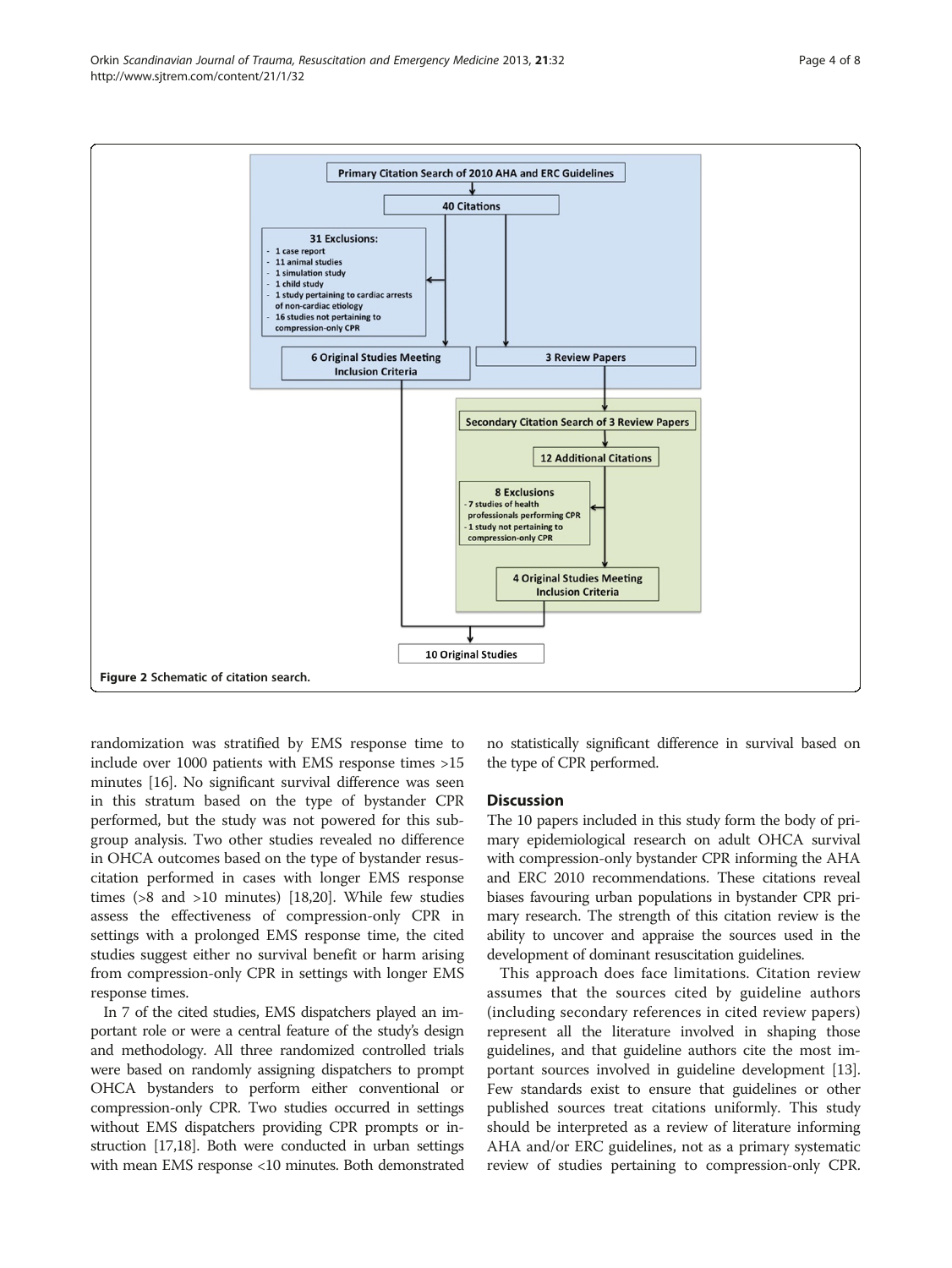| Citation (year)<br>[citation no.]             | Source                       | Study<br>description                                                                                                                                      | Outcome<br>measure                       | Location                                                                                                | <b>Mean EMS</b><br>response time<br>(minutes) or<br>stratification                            | Role of<br>dispatcher<br>assistance                                                                                                 | Main finding                                                                                                                                                                                                                                                                           | Bystander CPR by type, rate of<br>survival (%) |                    |                            |
|-----------------------------------------------|------------------------------|-----------------------------------------------------------------------------------------------------------------------------------------------------------|------------------------------------------|---------------------------------------------------------------------------------------------------------|-----------------------------------------------------------------------------------------------|-------------------------------------------------------------------------------------------------------------------------------------|----------------------------------------------------------------------------------------------------------------------------------------------------------------------------------------------------------------------------------------------------------------------------------------|------------------------------------------------|--------------------|----------------------------|
|                                               |                              |                                                                                                                                                           |                                          |                                                                                                         |                                                                                               |                                                                                                                                     |                                                                                                                                                                                                                                                                                        | None                                           | Comp'n<br>Only CPR | Conventional<br><b>CPR</b> |
| Bohm et al.<br>$(2007)$ [18]                  | AHA, ERC,<br>SRS(S1) SRS(S2) | Retrospective<br>cohort study of<br>all patients with<br>OHCA from any<br>cause who<br>received<br>bystander CPR.                                         | 1-month<br>survival                      | Sweden                                                                                                  | Not reported.<br>Results stratified<br>into two response<br>time groups $<8$ vs<br>>8 minutes | No dispatcher<br>support.                                                                                                           | No significant difference<br>in outcome between<br>standard CPR and<br>compression-only CPR<br>cohorts. No significant<br>difference identified<br>when cohorts stratified<br>by EMS response time (<<br>8 min vs. > 8 min).                                                           |                                                | 591/8209           | 77/1145                    |
|                                               |                              |                                                                                                                                                           |                                          |                                                                                                         |                                                                                               |                                                                                                                                     |                                                                                                                                                                                                                                                                                        |                                                | (7)                | (7)                        |
| Hallstrom (2000) SRS(S1) SRS(S2)<br>$[26]$    |                              | RCT of<br>dispatcher<br>instructions for<br>all adult cardiac<br>arrests (toxic<br>causes excluded)                                                       | Survival to<br>hospital<br>discharge     | King County,<br>Washington<br>USA, (Seattle)                                                            | $\overline{4}$                                                                                | Dispatcher<br>randomly<br>assigned to<br>instruct willing<br>bystanders in<br>either<br>compression-only<br>or conventional<br>CPR. | Outcomes with<br>compression alone are<br>similar to outcomes with<br>compressions and<br>mouth-to-mouth<br>ventilation.                                                                                                                                                               |                                                | 32/240             | 29/278                     |
|                                               |                              |                                                                                                                                                           |                                          |                                                                                                         |                                                                                               |                                                                                                                                     |                                                                                                                                                                                                                                                                                        |                                                | (15)               | (10)                       |
| Iwami et al.<br>$(2007)$ [19]                 | AHA, ERC,<br>SRS(S1) SRS(S2) | Prospective<br>population study<br>of all<br>consecutive<br>witnessed adult<br>OHCA patients<br>of presumed<br>cardiac origin.                            | Neuro.<br>favourable 1-<br>year survival | Osaka, Japan                                                                                            | Results stratified<br>by EMS response<br>time <15 vs. >15<br>minutes                          | Not addressed.                                                                                                                      | Compression-only CPR<br>vielded better outcomes<br>over conventional CPR.<br>For arrests lasting $>15$<br>minutes until EMS arrival,<br>neurologically favourable<br>1-year survival was<br>greater in the<br>conventional CPR group<br>$(2.2\% \text{ vs } 0.3\%, \text{ p} < 0.05).$ | 70/2817<br>(3)                                 | 19/441<br>(4)      | 25/617<br>(4)              |
| <b>Ong et al. (2008)</b> AHA, SRS(S2)<br>[17] |                              | Prospective<br>cohort study of<br>all OHCA<br>patients<br>attended to by<br>EMS providers.                                                                | Survival to<br>hospital<br>discharge     | Singapore                                                                                               | 10.2                                                                                          | During the study<br>period, no<br>dispatcher CPR<br>instructions were<br>given.                                                     | No significant difference<br>in outcome between<br>conventional CPR vs.<br>compression-only CPR<br>groups.                                                                                                                                                                             | 9/1695                                         | 4/154              | 8/287                      |
|                                               |                              |                                                                                                                                                           |                                          |                                                                                                         |                                                                                               |                                                                                                                                     |                                                                                                                                                                                                                                                                                        | (0.5)                                          | (2.6)              | (2.8)                      |
| Rea et al. (2010)<br>$[15]$                   | ERC                          | Multicentre RCT<br>of compression-<br>only vs.<br>conventional<br>CPR instruction<br>provided by<br>EMS dispatchers<br>in suspected<br>witnessed<br>OHCA. | Survival to<br>hospital<br>discharge.    | King Country<br>and Thurston<br>County,<br>Washington<br>USA and<br>London<br>Ambulance<br>Service, UK. | 6.5 (no significant<br>difference<br>between study<br>arms)                                   | Central to study<br>design. All<br>participants<br>received CPR with<br>prompts from<br>EMS dispatcher.                             | No difference in<br>proportion of patients<br>surviving to hospital<br>discharge by<br>randomization status.                                                                                                                                                                           |                                                | 122/978<br>(12.5)  | 105/956 (11.0)             |

<span id="page-4-0"></span>

|  |  | Table 1 Primary and secondary cited OHCA studies in AHA and ERC 2010 guidelines related to adult survival with compression-only CPR |  |
|--|--|-------------------------------------------------------------------------------------------------------------------------------------|--|
|--|--|-------------------------------------------------------------------------------------------------------------------------------------|--|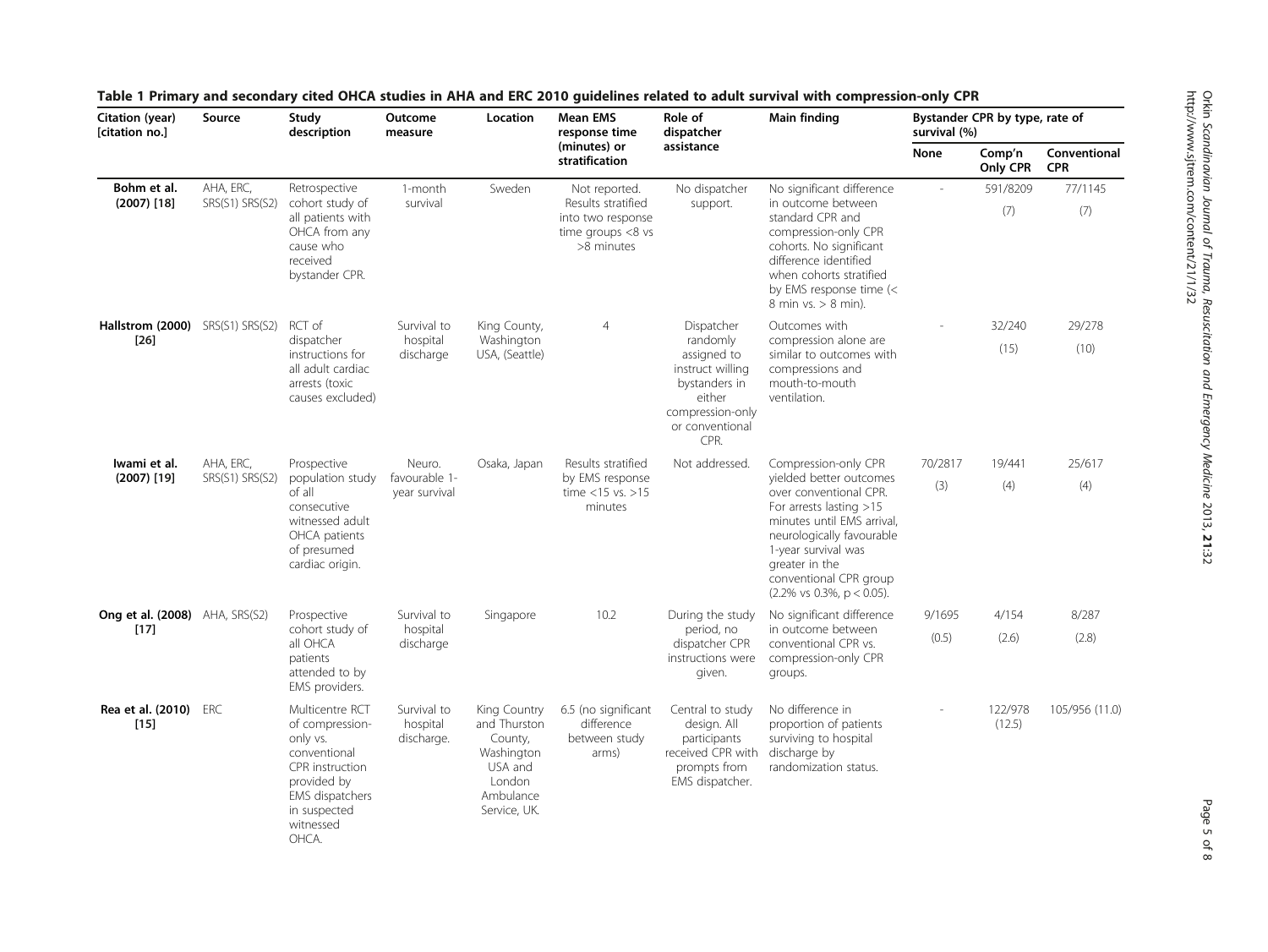| <b>SOS-KANTO</b><br><b>Study Group</b><br>$(2007)$ $[20]$                                       | AHA, ERC,<br>SRS(S1) SRS(S2) | Prospective<br>cohort study of<br>all witnessed<br>adult cardia<br>arrests of cardiac<br>and noncardiac<br>causes.                                                         | Neuro.<br>Favourable 1-<br>month survival | Kanto region,<br>Japan                                | Results stratified<br>by time from EMS<br>call to first AED<br>analysis $\leq 10$ vs<br>>10 minutes                    | Dispatcher<br>assistance focused<br>on chest<br>compressions.                                           | Compression-only<br>resuscitation results in<br>better outcome than<br>conventional CPR. No<br>evidence for benefit from<br>mouth-to-mouth<br>ventilation in any<br>subgroup. | 63/2917         | 27/439          | 30/712         |
|-------------------------------------------------------------------------------------------------|------------------------------|----------------------------------------------------------------------------------------------------------------------------------------------------------------------------|-------------------------------------------|-------------------------------------------------------|------------------------------------------------------------------------------------------------------------------------|---------------------------------------------------------------------------------------------------------|-------------------------------------------------------------------------------------------------------------------------------------------------------------------------------|-----------------|-----------------|----------------|
|                                                                                                 |                              |                                                                                                                                                                            |                                           |                                                       |                                                                                                                        |                                                                                                         |                                                                                                                                                                               | (2)             | (6)             | (4)            |
| Svensson et al.<br>$(2010)$ [16]                                                                | <b>FRC</b>                   | RCT of<br>compression-<br>only vs.<br>conventional<br>CPR instruction<br>by EMS<br>dispatchers in<br>suspected<br>witnessed<br>OHCA.                                       | 30-day survival                           | Sweden with<br>"inclusion of<br>large rural<br>areas" | Randomization<br>stratified by EMS<br>response time $\leq$ 5<br>min, 6-8 min, 9-<br>15 min and $>15$<br>min            | Central to study<br>design. All<br>participants<br>received CPR with<br>prompts from<br>EMS dispatcher. | No difference with<br>respect to survival at 30<br>days based on the type<br>of CPR instruction given.<br>Effect consistent across<br>EMS response time strata.               |                 | 54/620<br>(8.7) | 46/656 (7.0)   |
| Van<br>Hoeyweghen<br>et al. (1993) [25]<br>Same data set as<br>Bossaert et al.<br>$(1989)$ [24] | SRS(B) SRS(S1)<br>SRS(S2)    | Retrospective<br>observational<br>study of all<br>cardiac arrests<br>from all causes.<br>with good<br>quality<br>compression-<br>only or<br>conventional<br>CPR or no CPR. | 14-day survival                           | Belgium                                               | $4.3$ min in no<br>bystander CPR<br>group, 2.9<br>minutes in the<br>bystander CPR<br>group                             | Not addressed.                                                                                          | No statistically significant<br>difference in outcomes in<br>patients who received<br>compression-only CPR vs.<br>conventional CPR.                                           | 123/2055<br>(6) | 17/116<br>(15)  | 71/443<br>(16) |
| Waalewijn et al.<br>$(2001)$ [27]                                                               | SRS(S1) SRS(S2)              | Prospective<br>observational<br>study of all<br>bystander-<br>witnessed adult<br>cardiac arrests<br>with EMS<br>resuscitation                                              | Survival to<br>hospital<br>discharge      | Amsterdam,<br>The<br>Netherlands                      | Mean not<br>provided. OR of<br>survival 0.83 per<br>minute delay in<br>time to EMS<br>arrival (95% CI<br>$0.76 - 0.90$ | <b>Dispatchers</b><br>encouraged<br>initiation of 'basic<br>CPR', with<br>ventilations.                 | Similar outcome in cases<br>where chest compression<br>was or was not<br>accompanied by<br>ventilation efforts.                                                               | 26/429<br>(6)   | 6/41<br>(15)    | 61/437<br>(14) |

Table 1 Primary and secondary cited OHCA studies in AHA and ERC 2010 guidelines related to adult survival with compression-only CPR (Continued)

AED, Automated External Defibrillator: AHA, American Heart Association; CI, confidence interval; CPR, cardiopulmonary resuscitation; EMS, emergency medical services; ERC, European Resuscitation Council; RCT, Randomized Controlled Trial; SRC(B), Secondary Review Citation (Becker) [[21](#page-7-0)]; SRC(S1), Secondary Review Citation (Sayre 2008) [\[22](#page-7-0)]; SRC(S2), Secondary Review Citation (Sayre 2010) [\[23\]](#page-7-0); UK: United Kingdom; USA, United States of America.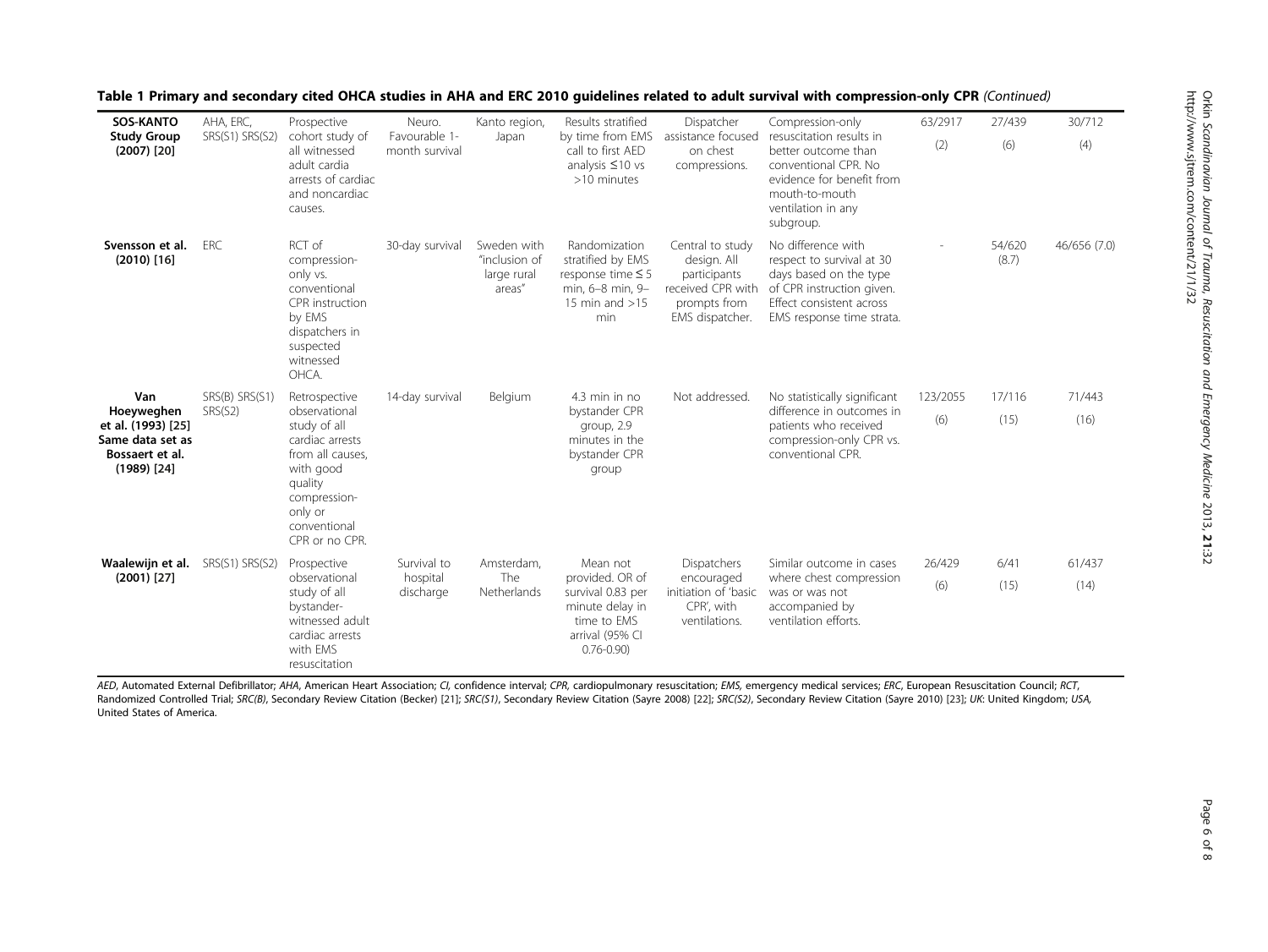<span id="page-6-0"></span>However, a 2010 systematic review of on compressiononly CPR [[28](#page-7-0)] was published after the AHA and ERC guidelines, and revealed one observational study that was not captured by this citation review [[29](#page-7-0)]. This retrospective study found no significant difference in survival to hospital discharge between bystander compression-only and conventional CPR, with a median EMS response time of 9 minutes in both groups. These observations reinforce that compression-only CPR research available to inform 2010 guidelines was specific to settings with relatively short EMS response times.

Two critical observations emerge from these results. First, the cited research examined in this study arises from specific geographic and infrastructural contexts — settings with shorter EMS response times and developed EMS dispatch systems (see Table [1](#page-4-0)). In contrast, the AHA and ERC guidelines provide universal recommendations for bystander CPR in all settings. Neither organization contextualizes the available evidence within a specific setting or geography where the cited research took place. Both the AHA and ERC recommendations make the explicit assumption that bystander CPR will be performed only briefly with professional services activated or en-route to the patient, and that professional prehospital providers will assume care within minutes [\[11,12\]](#page-7-0). These assumptions and their geographical limitations are of critical importance to OHCA witnesses and first responders in settings with prolonged EMS response times. The literature cited by the 2010 AHA and ERC guidelines suggests that compressiononly CPR may be no better – and possibly worse – than conventional CPR in improving OHCA survival in settings with prolonged EMS response times.

The second critical observation concerns the confounding role of emergency dispatchers in several of the cited studies (see Table [1](#page-4-0)). The results of studies where CPR instruction was provided by emergency dispatchers may be less applicable to settings without these services, in isolated or remote settings, or in settings where volunteer responders are telephoned directly, rather than being dispatched by separate personnel.

The literature cited by the AHA and ERC do not appear to support generalized recommendations for universal bystander resuscitation practices irrespective of EMS response times or the role of EMS dispatchers to provide real-time prompting. These observations reinforce concerns regarding 'knowledge creep and decision accretion' in medical guideline and policy development, whereby specific research limitations, contexts and uncertainties can become obscured in the development of standard practices [[30](#page-7-0)].

Existing studies establish a clear role for compressiononly CPR in bystander resuscitation, especially in settings with rapid EMS response times, and demonstrate other advantages arising from the simplicity of compression-only BLS protocols. Extending the results of urban bystander CPR studies to all settings may not confer survival benefit seen in urban studies, and may disadvantage otherwise underserviced populations disproportionately. Other researchers have explored potential limitations of compression-only CPR guidelines for other special populations [[31,32](#page-7-0)]. The needs of populations in settings with prolonged EMS response times may merit similar attention. The existing data is not adequate to provide robust conclusions regarding compression-only bystander CPR in settings with prolonged EMS response times. Determining the optimal resuscitation practices for these regions will require appropriately powered resuscitation studies conducted in more rural settings. Rural settings may require different BLS recommendations to urban settings.

# Conclusions: geographically specific CPR?

Bystanders and immediate on-scene response is a critical part of the 'chain of survival' approach to resuscitation in OHCA [[33,34](#page-7-0)]. In settings with prolonged EMS response or travel times, the resuscitative efforts of bystanders may be even more important to OHCA survival. The evidentiary basis for the AHA and ERC guidelines does not attend to populations with prolonged EMS response times or a lack of formal EMS dispatch services. In some cases, evidence cited by the AHA and ERC suggests a possibility of no benefit [[16\]](#page-7-0) or harm [\[19](#page-7-0)] when standard compressiononly bystander resuscitation guidelines are applied in settings with prolonged EMS response times.

The universal application of 2010 AHA or ERC guidelines may not provide rural and remote responders with the skills or approaches needed to optimize OHCA outcomes in these settings. More research on resuscitations in remote settings is needed to design and understand chains of survival in OHCA in these contexts. Specific attention to these populations in guideline development may also be warranted, especially where the available research displays such a powerful urban-centrism.

Since 2010, the AHA has promoted 'Push Hard, Push Fast' as a mantra of bystander CPR. The adage might be aptly refined to 'Push Hard, Push Fast, If you're Downtown'. The needs and circumstances of diverse communities and populations may not be met through universal, standardized, and geographically decontextualized approaches to bystander resuscitation or basic life support.

#### Additional file

[Additional file 1:](http://www.biomedcentral.com/content/supplementary/1757-7241-21-32-S1.docx) Annotated citation search flow chart and list of included and excluded citations.

#### Abbreviations

AHA: American heart association; AED: Automated external defibrillator; BLS: Basic life support; CPR: Cardiopulmonary resuscitation; EMS: Emergency